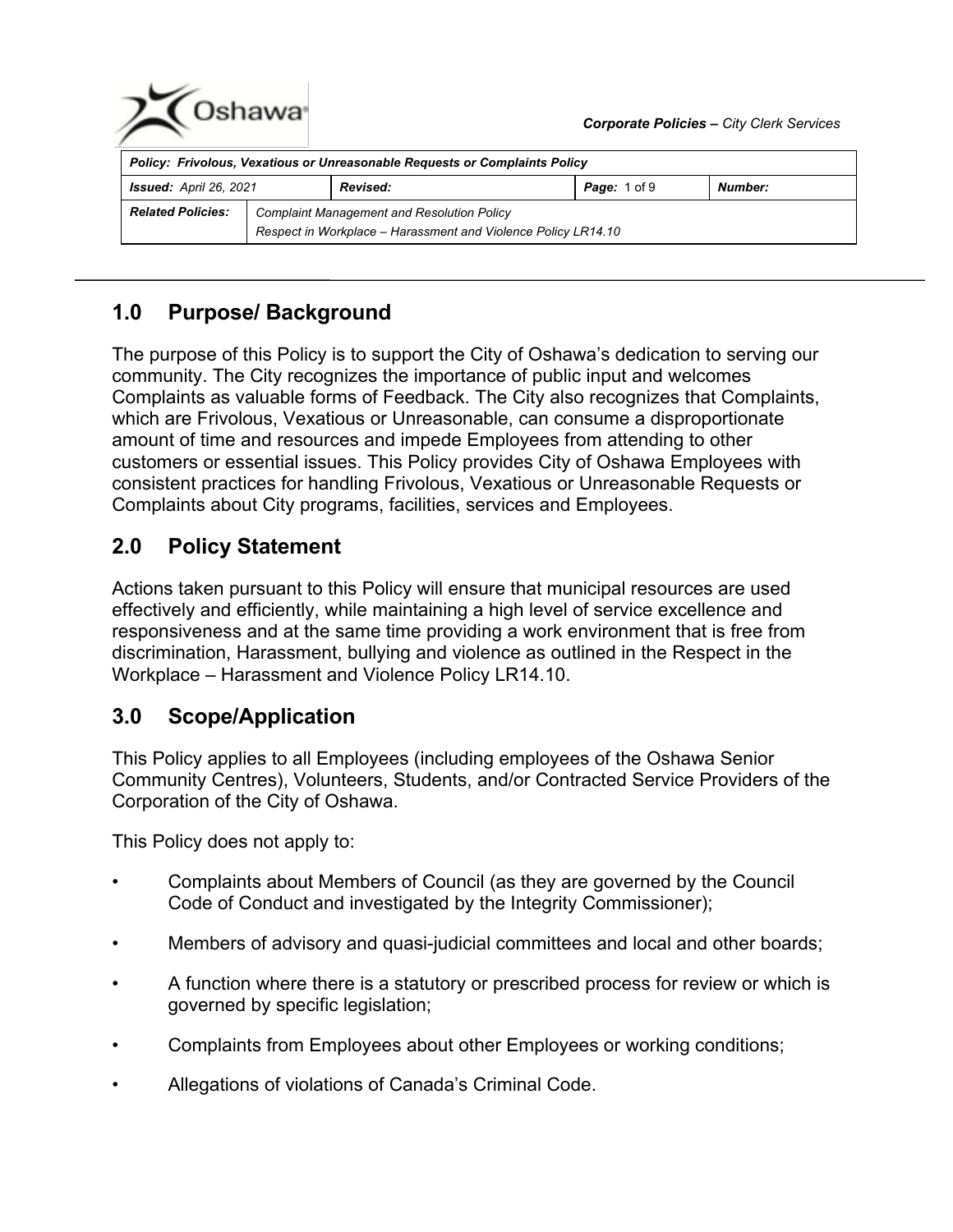| DATE<br>Issued: | Revised: | <b>Page</b> 2 of 9 | Number: |
|-----------------|----------|--------------------|---------|
|-----------------|----------|--------------------|---------|

This Policy does not apply where legal action against the City or a City official has been threatened or commenced. Additionally, the Policy does not apply to typical Complaints, which are addressed through the Complaint Management and Resolution Policy, which provides the public with an avenue for submitting Complaints about City programs, facilities, services and Employees, and provides a consistent practice for handling Complaints.

## **4.0 Definitions**

**City** means the Corporation of the City of Oshawa.

**Complaint** means an expression of dissatisfaction or concern about the action or lack of action taken regarding operations, facilities, services or programs provided by the City or a person or body on behalf of the City. A Complaint can be spoken, written or submitted by another method of communication.

**Complainant** means a customer person who is submitting a Complaint. Any customer who uses or is affected by City services can make a Complaint including residents, visitors, businesses and community groups.

**Contracted Service Provider** means an individual or business that undertakes a contract or agreement with the City in order to perform a service on a continuing basis (e.g. Security Guard Services, Marriage Officiants, etc.).

**Council** means Oshawa City Council as a whole.

**Council Member** means an individual member of Council, including the Mayor.

**Cyberbullying** means the use of communication technologies to engage in deliberate, repeated or hostile behaviour intended to harm, embarrass, Harass or slander someone deliberately, including, but not limited to: social media outlets (e.g. Facebook, Instagram, Twitter, YouTube, LinkedIn, etc.), personal blogs, web pages, discussion groups or online media/newspaper articles.

**Employee** means all full-time, part-time, temporary, seasonal and Employees hired on a contract basis for a defined period of time, of the City of Oshawa as well as, Students.

**Feedback** means an opinion or comment about a program, facility, service or Employee.

**Frivolous** means a Complaint/Request that has no serious purpose or value or may have little merit and be trivial and is part of a pattern of conduct that amounts to an abuse of the right of access, interferes with the operations of the institution, or is made in bad faith or for a purpose other than to obtain access.

**Harassment or Harass** means engaging in a course of behaviour, comment or conduct, whether it occurs inside or outside the work environment, that is or ought reasonably to be known to be unwanted. It includes but is not limited to any behaviour, conduct or comment that is directed at or is offensive to another person: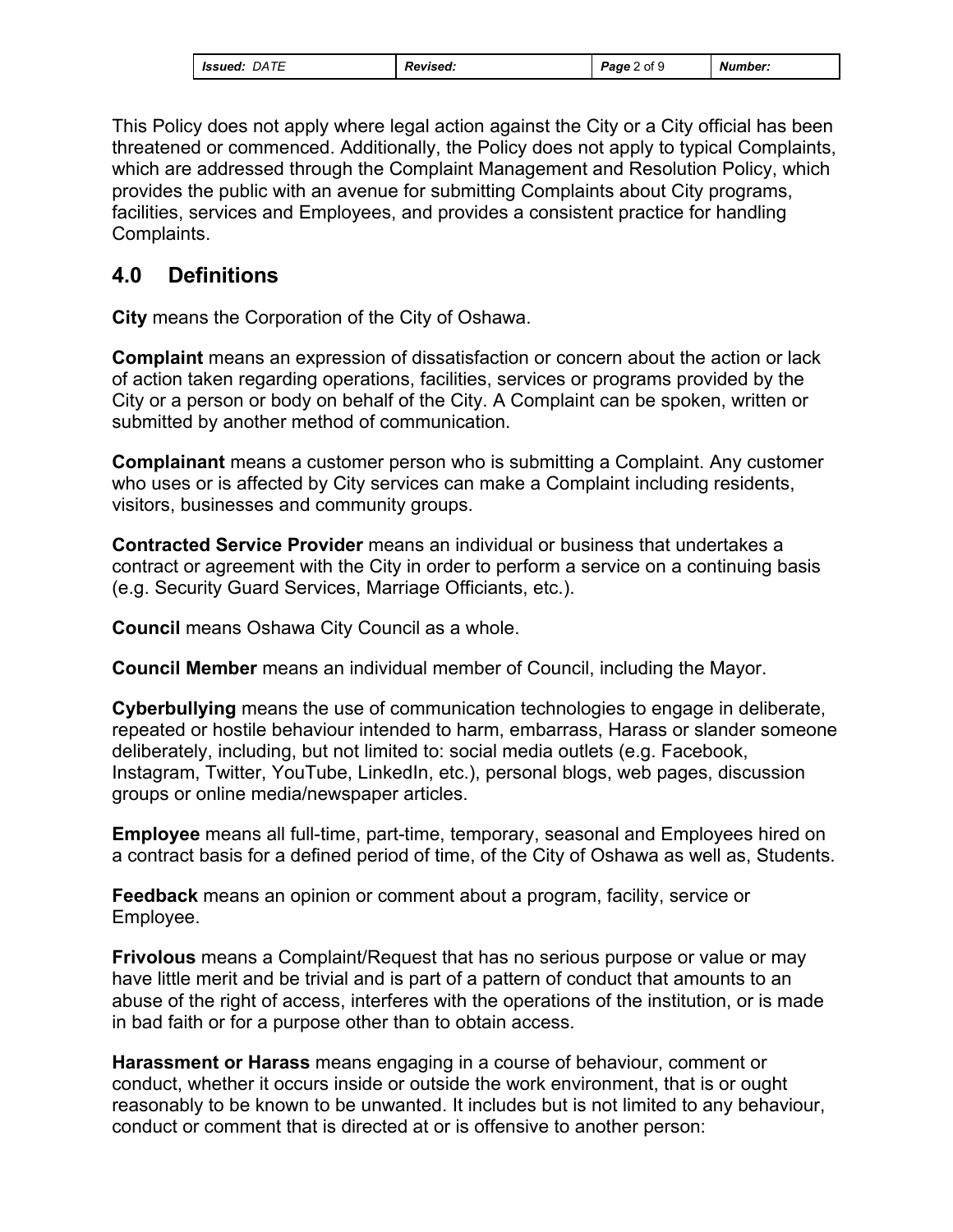| <b>Issued: DATE</b> | <b>Revised:</b> | <b>Page</b> $3$ of $9$ | Number: |
|---------------------|-----------------|------------------------|---------|
|---------------------|-----------------|------------------------|---------|

- on the grounds of race, ancestry, place of origin, colour, ethnic origin, citizenship, creed, sex, age, handicap, sexual orientation, marital status, or family status, as well as any other grounds under the provisions of the Human Rights Code; or
- which is reasonably perceived by the recipient as an intention to bully, embarrass, intimidate or ridicule the recipient.

**Ombudsman** means the Ombudsman of Ontario or the Ombudsman appointed by Council in accordance with Section 223.13 (1) of the Municipal Act, 2001, S.O. 2001, c 25.

**Request** means the act of asking for something to be given or done.

**Student** means an individual at least 15 years of age and registered in an educational program at a high school, college or university level.

**Unreasonable** means a Complaint/Request that is likely to cause distress or disruption to the City, its Employees or other members of the public, without any proper or justified cause. Behaviour that because of the nature or frequency of a Complaint's contact with the City, negatively affects the ability to deal with their Complaints or those of others.

**Vexatious** means a Complaint/Request without merit, that is pursued in a manner that is malicious, intended to inconvenience, embarrass or Harass the recipient or is a pattern of conduct by the Complainant that amounts to the misuse of the Complaints processes and procedures.

**Volunteer** means an individual who volunteers their services, from time to time, to assist in areas of the City.

### **4.1 Examples of Frivolous, Vexatious and Unreasonable Complaints/Requests**

Examples of what might be considered Frivolous, Vexatious and Unreasonable Complaints/ Requests are detailed below. This list is not exhaustive nor does a single behaviour on its own necessarily imply that a Complaint or Request will be considered Frivolous, Vexatious or Unreasonable.

Generally, the Complainant will exhibit one or more of these examples over a period of time:

- Refusing to specify the grounds of a Complaint, despite offers of assistance.
- Prolonged submission of Requests with high volume and frequency of communications to one or more City Employees via one or more customer service channels.
- Requests for information the Complainant has already seen, or clear intent to reopen issues that have already been considered and concluded.
- Refusing to accept the decision of the City, repeatedly arguing points with no new evidence.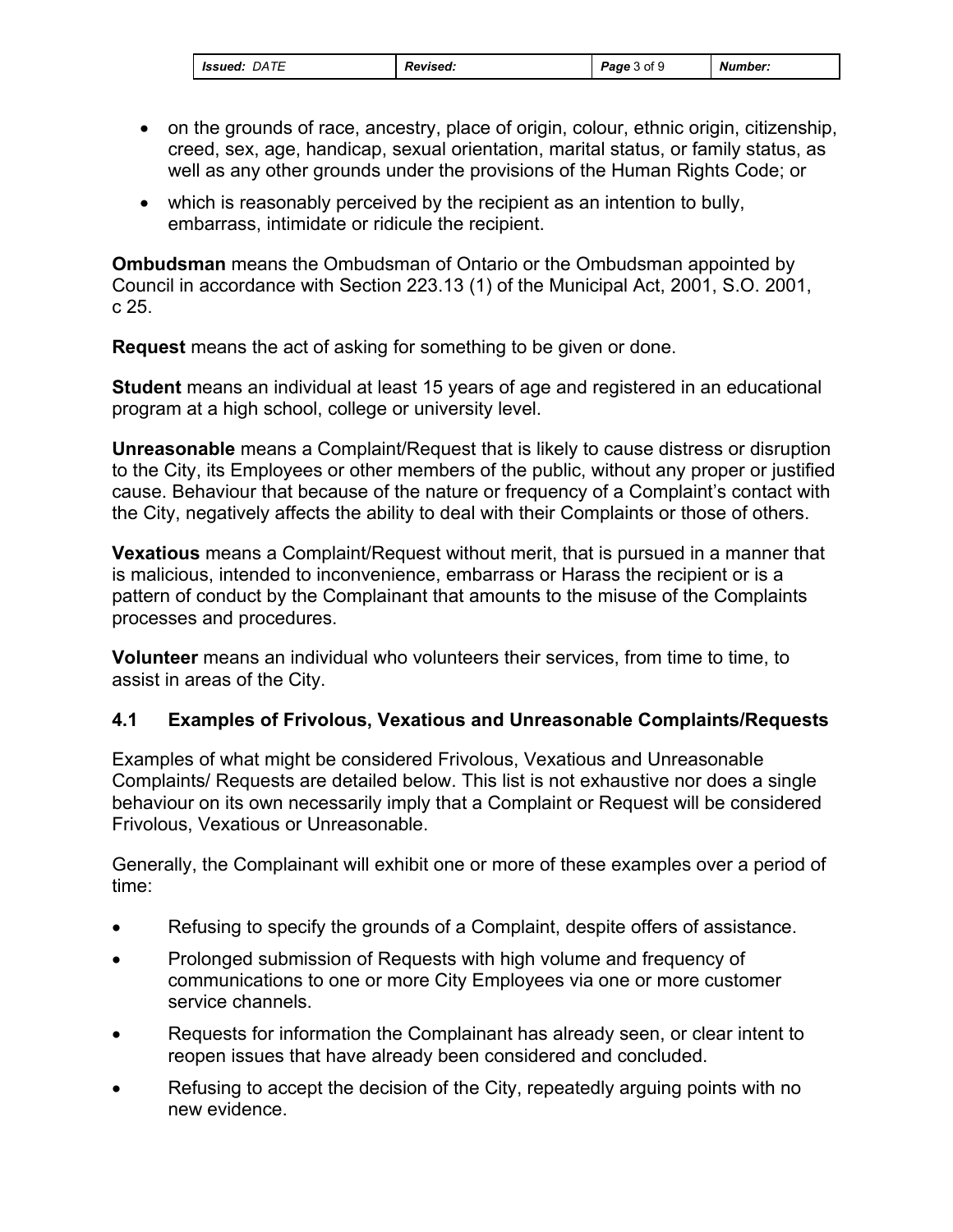| DATE<br>Issued: | <b>Revised:</b> | <b>Page</b> 4 of 9 | Number: |
|-----------------|-----------------|--------------------|---------|
|-----------------|-----------------|--------------------|---------|

- Where complying with the Request would impose significant burden on the Corporation in terms of expense, and affect our ability to provide service to others.
- Where the Complainant states that the Request is meant to cause maximum inconvenience, disruption or annoyance.
- Where the Request lacks any serious purpose or value. An apparent lack of value would not usually be enough on its own to make a Request Vexatious, but may when considered with other factors.
- Complaint is retaliatory or is initiated with the intent to embarrass or annoy another customer or resident or in an attempt to use City services or by-laws as a tool in an ongoing neighbour dispute.
- Making excessive demands on the time and resources of Employees with lengthy phone calls, emails to numerous Employees, excessive social media posts on City channels, or detailed correspondence every few days and expecting immediate responses.
- Causing distress to Employees using intimidation or hostile, abusive or offensive language, or an Unreasonable fixation on an individual Employee or any of the prohibited behaviours defined in the City's Respect in the Workplace - Harassment and Violence Policy LR14.10.
- Making unjustified Complaints about Employees who are trying to deal with the issues, and threatening to negatively affect their employment status with the City.
- Excessive, repeated or hostile Cyberbullying and contact with City social media accounts, intended to harm, embarrass, Harass or slander the City or its Employees.

## **5.0 Responsibilities**

### **5.1 Employees**

Employees are to have knowledge and understanding of the purpose of receiving Complaints, the process through which a Complaint can be made and the service standards that apply to Complaints. They are to be aware of this Policy and any accompanying guidelines and protocols.

### **5.2 Managers, Directors and Direct Supervisors**

Managers, Directors and direct Supervisors are responsible for ensuring that relevant Employees are aware of and trained on this Policy and any accompanying guidelines and protocols.

### **5.3 Commissioner**

Commissioner is responsible to consult with the City Solicitor and the Chief Administration Officer ("C.A.O.") in the application of the Policy.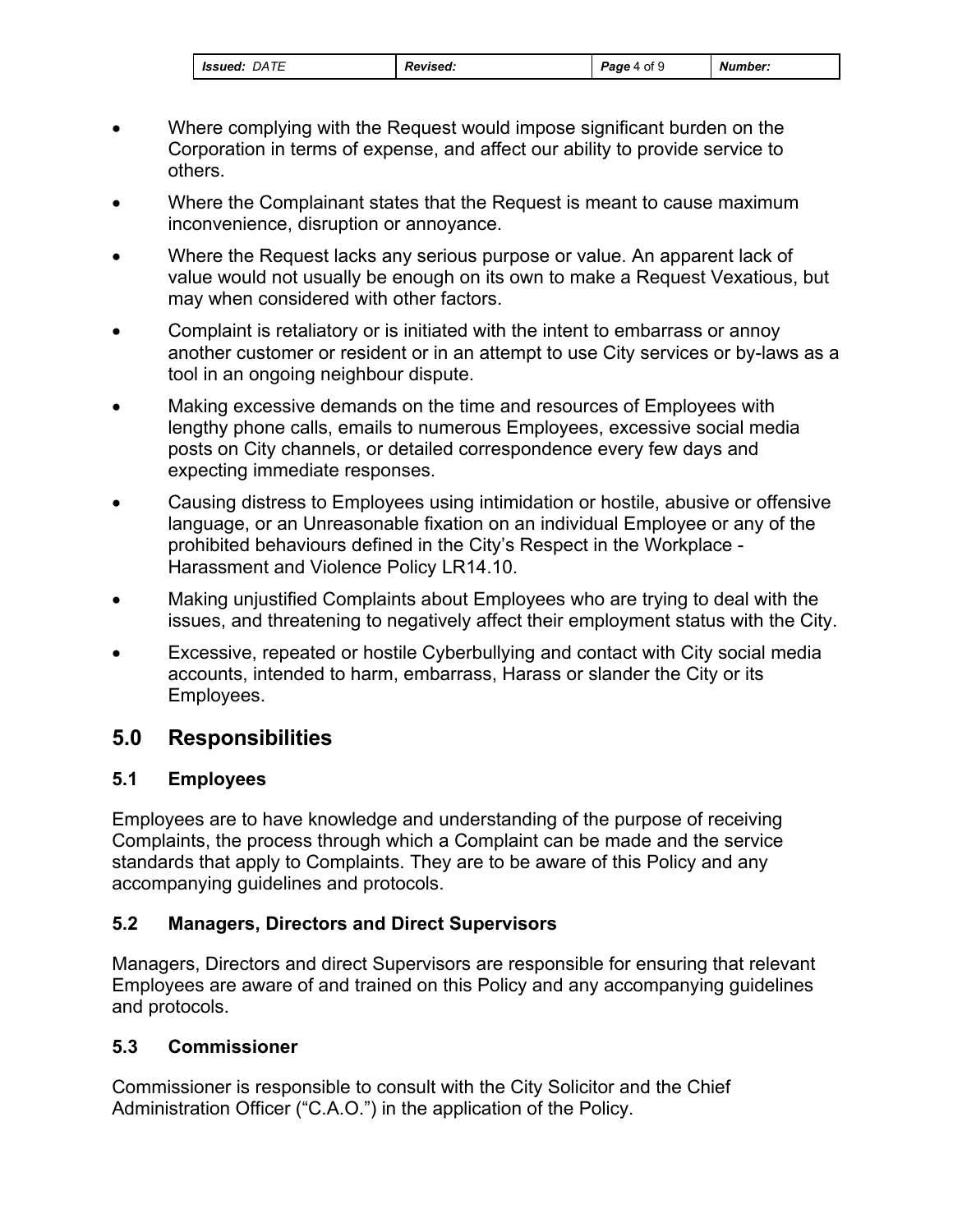| <b>Issued: DATE</b> | <b>Revised:</b> | Page 5 of 9 | Number: |
|---------------------|-----------------|-------------|---------|
|---------------------|-----------------|-------------|---------|

#### **5.4 Corporate Leadership Team**

Corporate Leadership Team is responsible for ensuring this Policy is applied organization-wide, and adhered to by all Employees of the City and for clarifying and resolving any ambiguity, which may exist within this Policy.

#### **5.5 Customers**

Customers are asked to recognize that the City must consider the needs of the whole community. They are to provide honest and respectful communication with a goal to improving services.

### **6.0 Legislative and Policy Overview**

#### **6.1 Municipal Freedom of Information and Protection of Privacy Act, R.S.O. 1990, c.M. 56**

The *Municipal Freedom of Information and Protection of Privacy Act*, R.S.O. 1990, c.M. 56, provides that a Request for information may be denied if, on reasonable grounds, it is found to be Frivolous or Vexatious.

#### **6.2 Occupiers' Liability Act and Occupational Health and Safety Act**

The City has a general legislated duty under the *Occupiers' Liability Act*, R.S.O. 1990, c 0.2, to take such care, as in all the circumstances is reasonable, for any persons entering on its premises, and the property brought on the premises are reasonably safe. The City has further duties under the *Occupational Health and Safety Act*, R.S.O. 1990, c 0.1, to address workplace violence and harassment and to:

- make reasonable efforts to provide a safe, healthy working environment for its Employees;
- ensure that all persons on the property are reasonably safe while on the premises; and,
- make reasonable efforts to provide for the safety of all Council, Employees, Students, Volunteers and the public in City operations and in public use of City facilities.

#### **6.3 Related By-laws and Policies**

The City of Oshawa is committed to ensuring a climate of understanding and mutual respect and to make reasonable efforts to provide a safe workplace, free from any form of discrimination, Harassment, bullying or actual, attempted or threatened violence. The Respect in the Workplace – Harassment and Violence Policy LR14.10 details the steps available to the City to ensure that a respectful and safe workplace is maintained.

The City's Complaint Management and Resolution Policy provides the public with an avenue for submitting Complaints and provides City Employees with consistent practices for handling Complaints about City programs and services.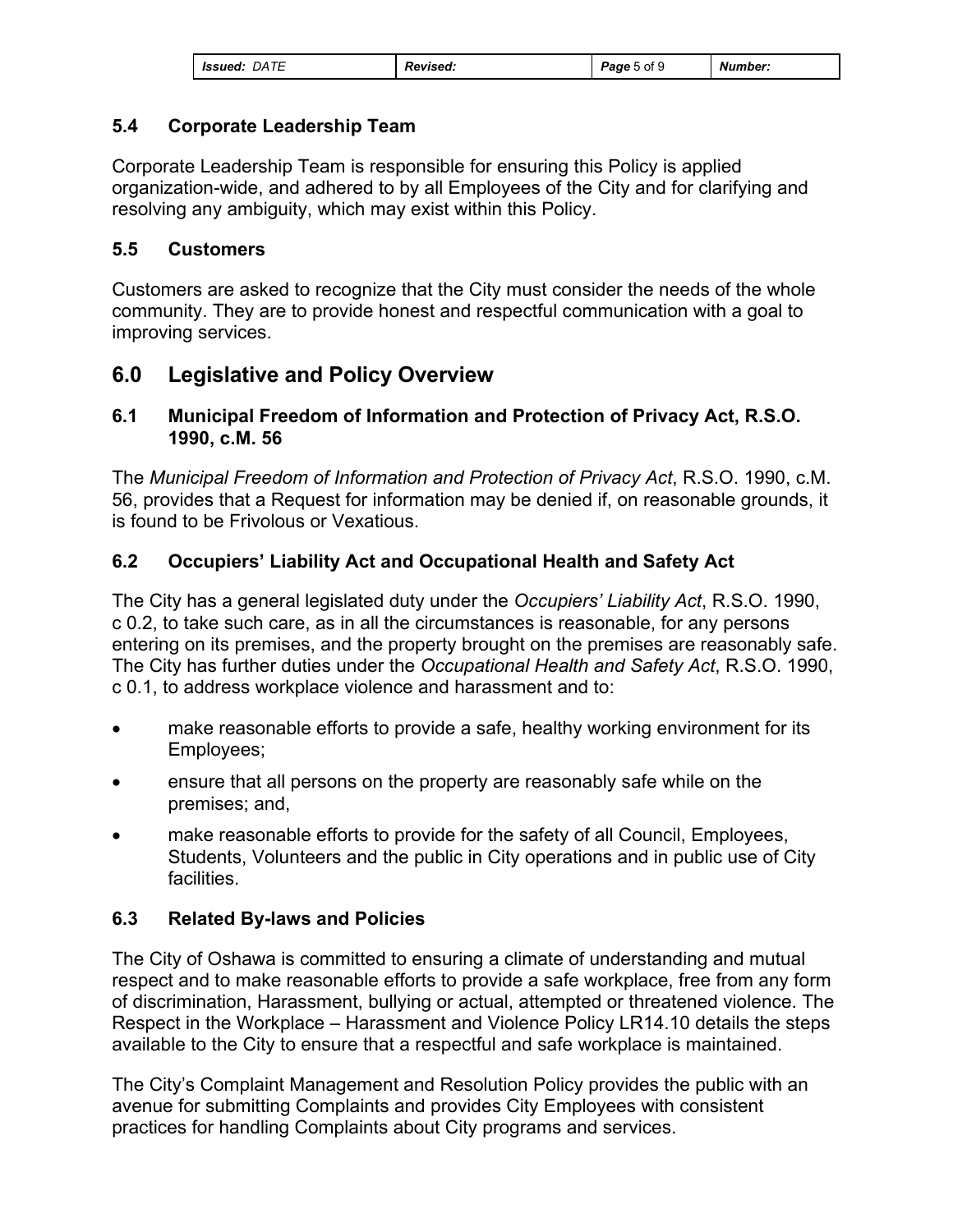| DATE<br>Issued: | <b>Revised:</b> | <b>Page</b> 6 of 9 | <b>Number:</b> |
|-----------------|-----------------|--------------------|----------------|
|-----------------|-----------------|--------------------|----------------|

Enforcement By-law 92-2014, Section 4.4 (c) states that Officers may, subject to the Director's directions, conclude investigations if the Complaint is trivial, Frivolous, Vexatious or made in bad faith.

## **7.0 Procedure**

### **7.1 Classifying Requests**

Deciding whether a customer's actions fall under this Policy must take into account all the circumstances of the case. There is no rigid test or criteria in deciding whether this Policy applies as each case will be considered on an individual basis. Employees must establish, through the documented words and/or actions of a Complainant (e.g. emails, letters, Employee notes reporting a conversation or incident, voice mails), that the Complaint is Frivolous, Vexatious or Unreasonable before applying the process outlined in this Policy.

### **7.2 Employee Review**

If an Employee believes that a Complaint is Frivolous, Vexatious or Unreasonable, the Employee should consult with their Manager or direct Supervisor, provide any supporting materials and advise the Manager or direct Supervisor of the steps that have been taken to resolve the issue, including:

- The length of time that the Employee has been in contact with the Complainant and the amount of correspondence that has been exchanged with the Complainant;
- The number of Complaints that the Complainant has brought and the status of each;
- The nature of the Complainant's behaviour; and,
- A list of other branches/departments and Employees the Complainant has also contacted.

Employees may choose to contact their Manager or direct Supervisor for assistance prior to a pattern of conduct being established if the Complainant's behaviour is of concern.

### **7.3 Manager/ Direct Supervisor Review**

Managers/ direct Supervisors are responsible for reviewing the information provided by Employees and determining if the Complaint should be escalated to the appropriate Director/Commissioner.

Before escalating to the Director/Commissioner, the Manager or direct Supervisor must be satisfied that:

The Complaint has been dealt with properly and in line with the relevant procedures (e.g. the City's Complaint Management and Resolution Policy) and statutory guidelines.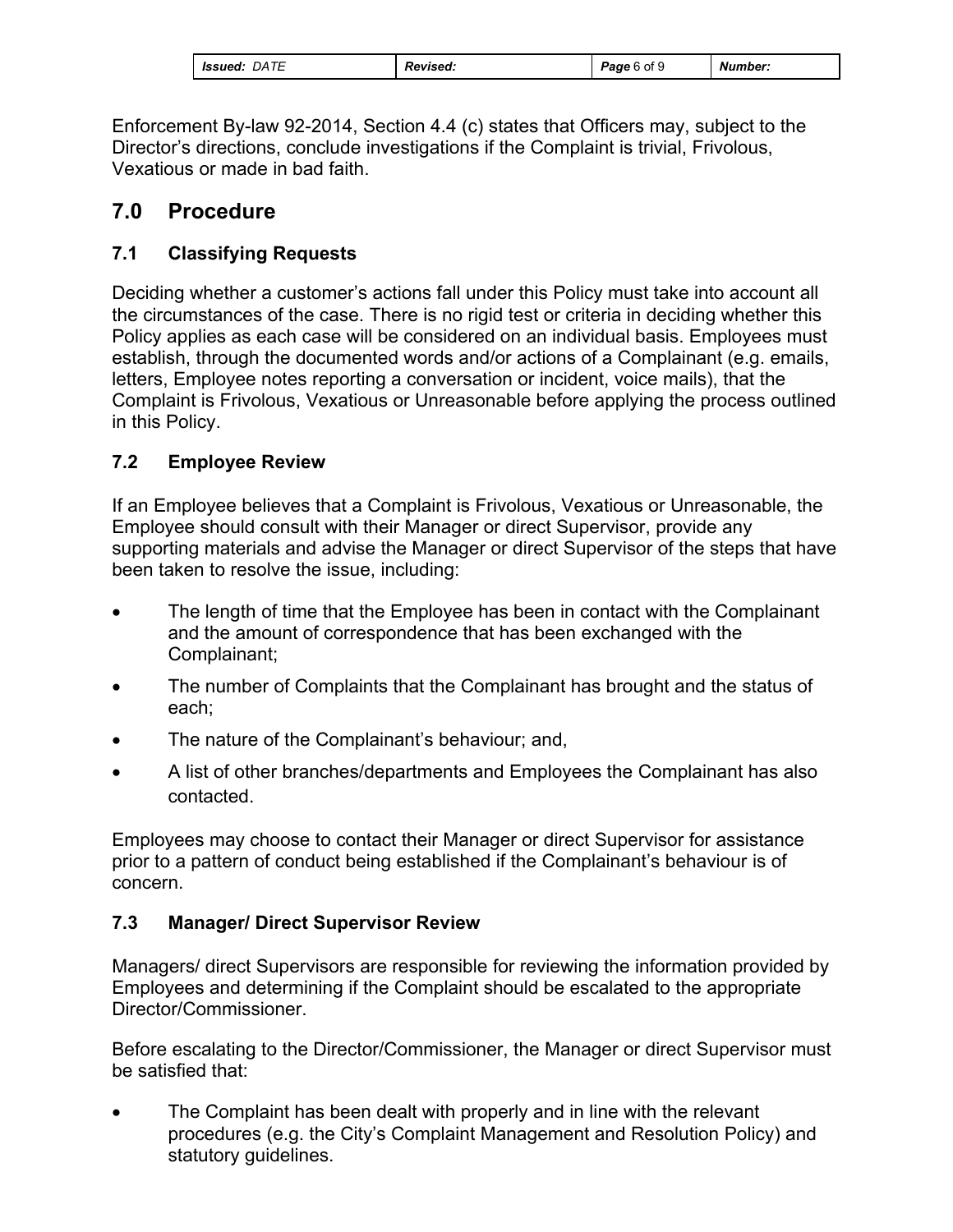| <b>Issued: DATE</b> | <b>Revised:</b> | Page 7 of 9 | Number: |
|---------------------|-----------------|-------------|---------|
|---------------------|-----------------|-------------|---------|

- Employees have made reasonable efforts to satisfy or resolve the Complaint and communication with the Complainant has been adequate.
- The Complainant is not attempting to provide any significant new information when contacting Employees.

#### **7.4 Director/ Commissioner Confirmation**

Directors are responsible for reviewing the information provided by the Manager/ direct Supervisor in a timely manner and confirming whether or not this Policy should apply. Directors/ Commissioners may want to contact or convene Employees from other departments to confirm the extent of the Complainant's contact with the City.

If, after reviewing the circumstances, the Director/ Commissioner determines that action under this Policy should be taken, they will determine the appropriate action(s)/restrictions in accordance with this Policy and in consultation with their respective Commissioner, the City Solicitor and the C.A.O.. A written warning will be provided to the Complainant, with a copy to members of Council, the C.A.O., the Corporate Leadership Team, the Director responsible for the Complaint and Manager, Customer Service, advising of actions that will be put into effect if the Frivolous, Vexatious or Unreasonable behaviour continues. Actions will be tailored to address individual circumstances as outlined in the Frivolous Policy.

### **7.5 Restrictions**

Actions available to Directors/ Commissioners to address Complainant's behaviour may include one or more of the following:

- limiting the Complainant's correspondence with Employee to a particular format (e.g. email only), time (e.g. telephone calls only at specific times and days of the week) or duration (e.g. conversations may last no longer than ten minutes);
- limiting the Complainant to an established point of contact at the City (where possible, other Employees should be advised not to respond to the Complainant, but to refer them to the established point of contact);
- requiring any face-to-face interactions between the Complainant and Employee to take place in the presence of an appropriate witness and in a suitable location;
- requiring the Complainant to make contact only through a third party (e.g. solicitor, counsellor, friend acting on their behalf);
- requiring that the Complainant produce full disclosure of documentation or information before Employees will investigate any new Complaints;
- instructing Employees not to respond to further correspondence from the Complainant regarding the Complaint of a substantially similar issue;
- instructing Employees not to investigate any Complaints regarding an issue that has already been investigated, or which is substantially similar to an issue which has already been investigated;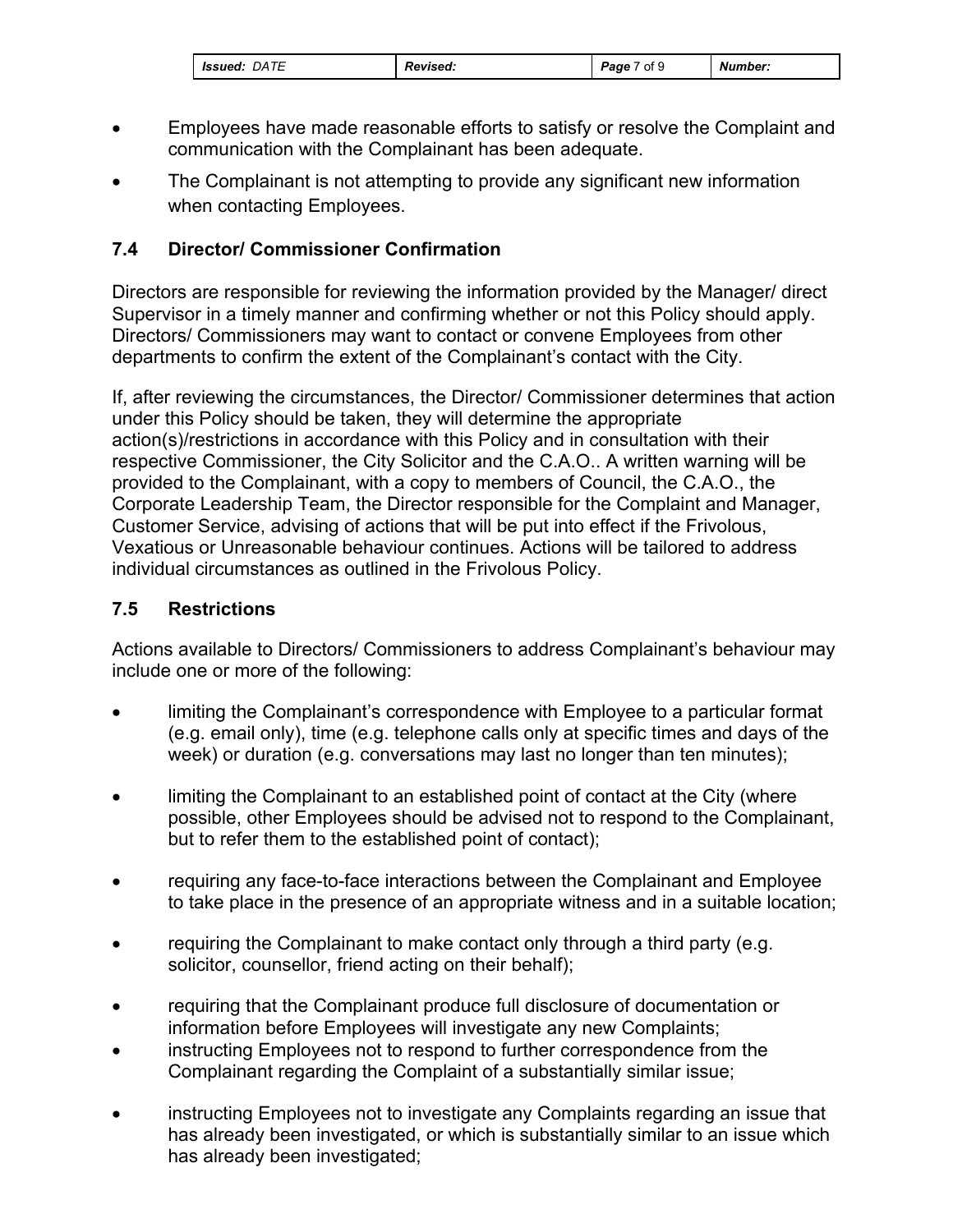|  | <b>Issued: DATE</b> | <b>Revised:</b> | <b>Page</b> 8 of 9 | Number: |
|--|---------------------|-----------------|--------------------|---------|
|--|---------------------|-----------------|--------------------|---------|

- limiting or regulating the Complainant's use of or access to the City's services or facilities (e.g. community centres, access to technology systems);
- informing the Complainant that further contact on the matter of the Complaint or Request will not be acknowledged or replied to;
- in extreme circumstances, instructing Employees to severely reduce or completely cease responses to further Complaints and correspondence from the Complainant; and/or
- other actions as deemed appropriate.

### **7.6 Application of Restrictions (if required)**

If a Complainant disregards the warning letter and continues to submit Complaints deemed to be Frivolous, Vexatious or Unreasonable, the Director will advise their **Commissioner** 

The Commissioner will:

- Consult with the City Solicitor and the C.A.O. and notify the Complainant in writing that the actions outlined in the warning letter will take effect immediately and advise when the decision will be reviewed.
- Determine a date for the decision to be reviewed. This could be for a period of a few months or longer depending on the severity of the situation.
- Advise the Corporate Leadership Team, the Mayor, members of Council, the Director and the Manager, Customer Service of the action the City has taken and the reasons for it.

### **7.7 Review of Restrictions**

The Director will monitor review dates and facilitate a review at least four weeks prior to the expiration of any restrictions. The status of the Complaint and subsequent behaviour will be reviewed with their Commissioner, Director and any other applicable Employees. In consultation with the City Solicitor and the C.A.O., the Commissioner will determine if the restrictions should continue or if the restrictions will be extended. The Complainant will be informed of the outcome of the review in writing and, if applicable, will be given another date for review.

### **7.8 New Complaints**

Complaints on a separate or new issue from a Complainant who has come under this Policy will be treated on their individual merits. The Commissioner, in consultation with the City Solicitor and the C.A.O., will decide if any restrictions, which are currently in effect, should be applied to the new Complaint.